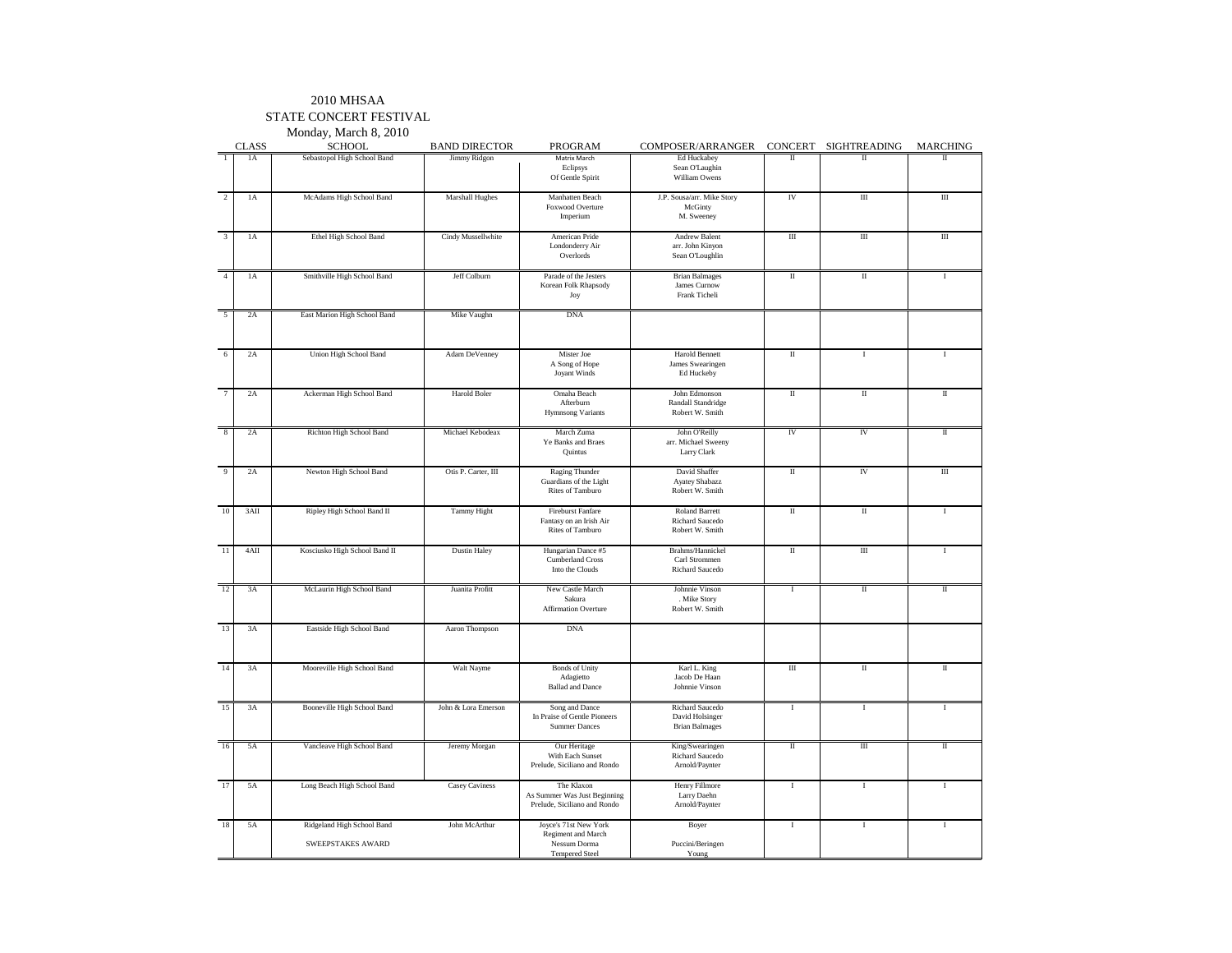#### STATE CONCERT FESTIVAL

Tuesday, March 9, 2010

| <b>CLASS</b>  | <b>SCHOOL</b>                                 | <b>BAND DIRECTOR</b> | PROGRAM                                                                      | COMPOSER/ARRANGER                                                                     | <b>CONCERT</b>       | SIGHTREADING            | <b>MARCHING</b>         |
|---------------|-----------------------------------------------|----------------------|------------------------------------------------------------------------------|---------------------------------------------------------------------------------------|----------------------|-------------------------|-------------------------|
| 2A            | Mize High School Band                         | Wade Bouchard        | Courage March<br>Amazing Grace<br>Mystic Legend                              | Harold Bennett arr. Larry Clark<br>arr. Gerald Sebesky<br>Anne McGinty                | Ш                    | IV                      | $\rm III$               |
| 2A            | Newton High School Band                       | Otis P. Carter, II   | See Monday's Results                                                         |                                                                                       |                      |                         |                         |
| 2A            | Enterprise High School Band                   | Matt Walker          | Sunridge March<br>Mirages<br>Of Wizards and Warriors                         | <b>Steve Hodges</b><br>Robert W. Smith<br><b>Roland Barrett</b>                       | Ι                    | Π                       | $\mathbf{I}$            |
| 2A            | Scott Central High School Band                | Mark Hudson          | Fury<br>Sleep Gently, My Child<br>River of Dreams                            | David A. Myers<br>Brahms, arr Jim Mahaffey<br>Victor Lopez                            | Π                    | Ш                       |                         |
| 2A            | Lake High School Band                         | Mark Davis           | Command March<br>Entrance of the Tall Ships<br>Celtic Air and Dance          | Edmondson<br>Swearingen<br>Sweeney                                                    | T                    | $\scriptstyle\rm II$    | Π                       |
| 2A            | Wesson High School Band                       | Randhy Loftin        | Symbol of Honor<br>Avenger<br>Weather Ridge                                  | <b>Ted Messang</b><br>Rob Grice<br>David Shaffer                                      | T                    | Ι                       |                         |
| 3A            | Philadelphia High School Band                 | Thomas Henry         | <b>Tall Cedars</b><br>Fiesta La Vida<br>The Lightning Spirit                 | Eric Osterling<br>Robert W. Smith<br><b>Roland Barrett</b>                            | I                    | Ι                       | Π                       |
| 1A            | North Forrest High School Band                | Matt Porter          | Soaring<br>Valley Forge March<br>Air and Dance                               | Donald Hill<br>John Edmondson<br>John Kinyon                                          | $\rm III$            | $\rm III$               | $\rm III$               |
| $2\mathrm{A}$ | Taylorsville High School Band                 | Wes King             | Genius March<br>Hymn to the Saints<br>Joy                                    | Harold Bennett, arr Larry Clark<br>Tchaikovsky arr Kenneth Singlton<br>Frank Tichelli | $\overline{m}$       | $\overline{\mathbf{u}}$ | $\overline{\mathbb{I}}$ |
| 2A            | Baldwyn High School Band                      | <b>Billy Morton</b>  | Courage March<br>In This Quite Place<br>Afterburn                            | Bennett<br>Sheldon<br>Standridge                                                      | 1                    | $\rm II$                | $\mathbf{I}$            |
| 2A            | Lumberton High School Band                    | Valerie Saundry      | Integrity<br>Celtic Air and Dance<br>Imperium                                | Sweeney<br>Sweeney                                                                    | $\scriptstyle\rm II$ | IV                      |                         |
| 2A            | Mantachie High School Band                    | Andrew Fox, Jr.      | New Forest March<br>Homeward Bound<br>Quintus                                | Johnnie Vinson<br>Keen/Karrick<br>Larry Clark                                         | $\scriptstyle\rm II$ | $\rm II$                | П                       |
| 2A            | Calhoun City High School Band                 | Garvin Keen          | Affirmation Overture<br>Eagle Ridge<br>Overlords                             | Robert Smith<br>Mark Williams<br>Sean O'Loughlin                                      | $\rm III$            | IV                      | П                       |
| 2A            | Hatley High School Band                       | John Weith           | <b>Rough Riders</b><br>Quintus<br>Japanese Festival                          | Karl King arr. James Swearingen<br>Larry Clark<br>Quincy Hilliard                     | IV                   | IV                      | $\rm III$               |
| 3A            | Caledonia High School Band                    | <b>Wesley Hayes</b>  | <b>Military Escort</b><br>Nettleton<br>Zeal                                  | <b>Harold Bennett</b><br>Johnnie Vinson<br>Rob Grice                                  | $\scriptstyle\rm II$ | $\rm II$                | $\scriptstyle\rm II$    |
| 3A            | Independence High School Band                 | Ron Cox              | Alamo<br>In A Quite Place<br><b>Hymnsong Variants</b>                        | Karl King<br><b>Bill Calhoun</b><br>Robert W. Smith                                   | 1                    | $\rm II$                | $\mathbf{I}$            |
| 3A            | Sumrall High School Band<br>SWEEPSTAKES AWARD | William Garner       | Genius<br>Too Beautiful For Words<br>Joy                                     | <b>Harold Bennett</b><br>Rob Grice<br>Frank Tichelli                                  | $\bf I$              | $\bf I$                 | $\mathbf{I}$            |
| 5A            | Neshoba Central High School Band              | Scott Sullender      | Sesqui-Centennial Exposition<br>Americana<br><b>English Country Settings</b> | John Phillip Sousa<br>Luigi Zaninelli<br>Pierre La Plante                             | $\rm I$              | $\bf I$                 | $\mathbf{I}$            |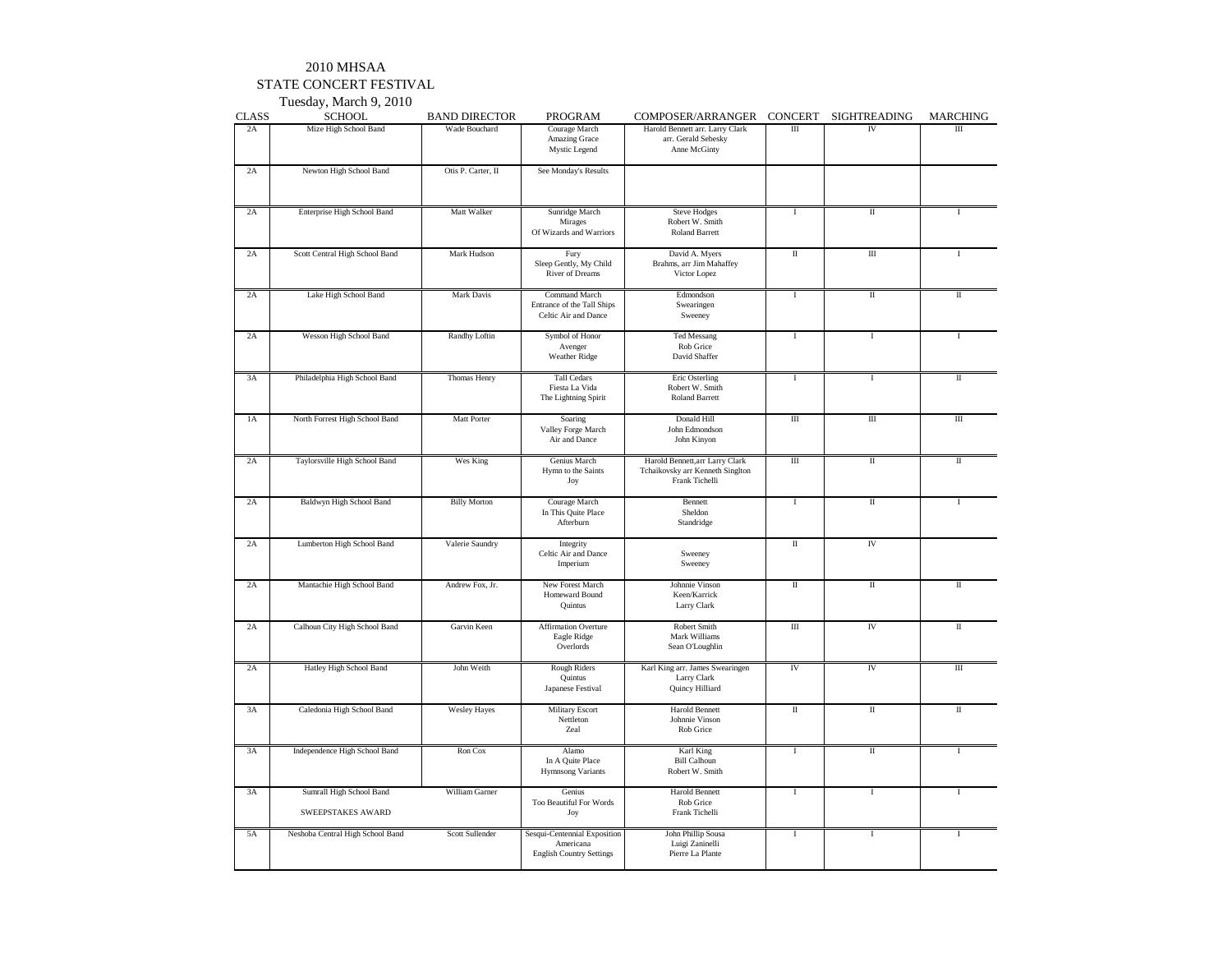#### STATE CONCERT FESTIVAL

|                         |              | Wednesday, March 10, 2010        |                             |                                                                                   |                                                                    |                      |                                    |                         |
|-------------------------|--------------|----------------------------------|-----------------------------|-----------------------------------------------------------------------------------|--------------------------------------------------------------------|----------------------|------------------------------------|-------------------------|
|                         | <b>CLASS</b> | <b>SCHOOL</b>                    | <b>BAND DIRECTOR</b>        | PROGRAM                                                                           | COMPOSER/ARRANGER                                                  | <b>CONCERT</b>       | <b>SIGHTREADING</b>                | <b>MARCHING</b>         |
| $\mathbf{1}$            | 3A           | Bailey Magnet High School Band   | Melvin Lee Champ            | Greenway March<br>Legend of Fort Apache<br><b>Mystice River Fantasy</b>           | Ralph and Jack Hale<br>Jerry Williams<br>James Swearingen          | $\Pi$                | $\scriptstyle\rm II$               | IΠ                      |
| $\overline{2}$          | 3A           | Hazlehurst High School Band      | Kelvin Fuller               | Acclamations<br><b>Bristol Bay Legend</b><br><b>Entrance of Tall Ships</b>        | Ed Huckedby<br>Robert Sheldon<br>James Swearingen                  | $\rm III$            | $\overline{m}$                     | Ш                       |
| $\overline{\mathbf{3}}$ | 3A           | Morton High School Band          | Lee & Jessica Rigdon        | Newcastle March<br>Copper Meadows<br>Weatheridge                                  | Johnnie Vinson<br>David Gorham<br>David Shaffer                    | <b>I</b>             | $\bf{I}$                           | $\overline{\mathbf{u}}$ |
| $\overline{4}$          | 3A           | Velma Jackson High School Band   | Tyrone C. Taylor            | <b>DNA</b>                                                                        |                                                                    |                      |                                    |                         |
| $\overline{5}$          | 3A           | Raleigh High School Band         | Gerald Kinney               | <b>Romanian Dances</b><br>A Childhood Hymn<br>Beyond The Seven Hills              | <b>Elliot</b> Del Borgo<br>David Holsinger<br>Michael Sweeney      | $\overline{m}$       | $\overline{III}$                   | $\overline{\mathbf{u}}$ |
| 6                       | 3A           | Northeast Jones High School Band | Michelle Graham             | Genius March<br>Psalm 42<br><b>Two British Folk Songs</b>                         | Harold Bennett arr. Larry Clark<br>Samuel Hazo<br>Elliot Del Borgo | $\mathbf{I}$         | I                                  | T                       |
| $\overline{7}$          | 3AII         | Aberdeen High School Band II     | Kenneth Clay & Andre Denman | <b>Advance Guard March</b><br>Two British Folk Songs<br>Stratosphere              | Jerry Nowak<br>Elliot Del Borgo<br>Dwight Beckham Sr.              | $\overline{m}$       | $\overline{\mathbf{I}}$            | $\mathbf I$             |
| 8                       | 5AII         | Hernando High School Band II     | Helen Hectorne              | Genius March<br>On a Spring Morning<br>Aztlan                                     | Harold Bennett arr Larry Clark<br>David Shaffer<br>Victor Lopez    | $\rm{II}$            | $\mathbf{I}$                       | $\mathbf{I}$            |
| 9                       | 3A           | Winona High School Band          | Nolan Jones                 | Yellowstone Trail March<br>Salvation is Created<br>Flight of Valor                | Karl L. King<br>Tschesnokoff<br>James Swearingen                   | $\scriptstyle\rm II$ | $\mathbf I$                        | $\mathbf{I}$            |
| 10                      | 2A           | Eupora High School Band          | Chad Hawkins                | The Tahoka Galop<br>Lincoln Legacy<br>Prelude to Act V<br>of King Manfred         | William Owens<br>Michael Sweeney<br>C. Reineke arr. Osterling      | $\bf I$              | $\bf{I}$                           | I                       |
| 11                      | 3A           | Kossuth High School Band         | David Hopple                | Allied Honor<br>Follow the River<br>Encanto                                       | K. King<br>James Swearingen<br>Robert W. Smith                     | П                    | $\rm{II}$                          | $\rm II$                |
| 12                      | 3A           | Aberdeen High School Band        | Toni Reece                  | The Big Cage<br>With Each Sunset<br>To Dance in the Secret Garden                 | Karl King<br><b>Richard Saucedo</b><br>Robert W. Smith             | $\mathbf{I}$         | 1                                  | T                       |
| 13                      | 3A           | Choctaw Central High School Band | Elter Wilson                | <b>DNA</b>                                                                        |                                                                    |                      |                                    |                         |
| 14                      | 3A           | Nettleton High School Band       | <b>Cliff Moore</b>          | Voice of America<br>Simple Gifts; 4 shaker songs<br>Lullaby for Band              | Karl King<br>Frank Ticheli<br>Robert W. Smith                      | $\mathbf{I}$         | $\mathbf{I}$                       | L                       |
| 15                      | 3A           | Lake Cormorant High School Band  | Ken Ortlepp                 | Oxford Street March<br>As Summer Was Just Beginning<br>Flight of the Piasa        | Eric Coates arr. Douglas Wagner<br>Larry Daehn<br>Robert Sheldon   | -1                   | 1                                  |                         |
| 16                      | 3A           | Ripley High School Band          | Sam Cunningham              | Barnum & Bailey's Favorite<br>Old Scottish Melody<br>Prelude, Siciliano and Rondo | Karl King<br><b>Charles Wiley</b><br>Malcolm Arnold/Paynter        | $\scriptstyle\rm II$ | $\bf{I}$                           | $\mathbf{I}$            |
| 17                      | 3A           | Alcorn Central High School Band  | Suzanne Rolison             | The Thunderer<br>There Will Come Soft Rains<br>The Lightning Spirit               | David Shaffer<br>Robert Sheldon<br><b>Roland Barrett</b>           | $\rm III$            | $\overline{\rm{I\hspace{-.1em}I}}$ | $\rm II$                |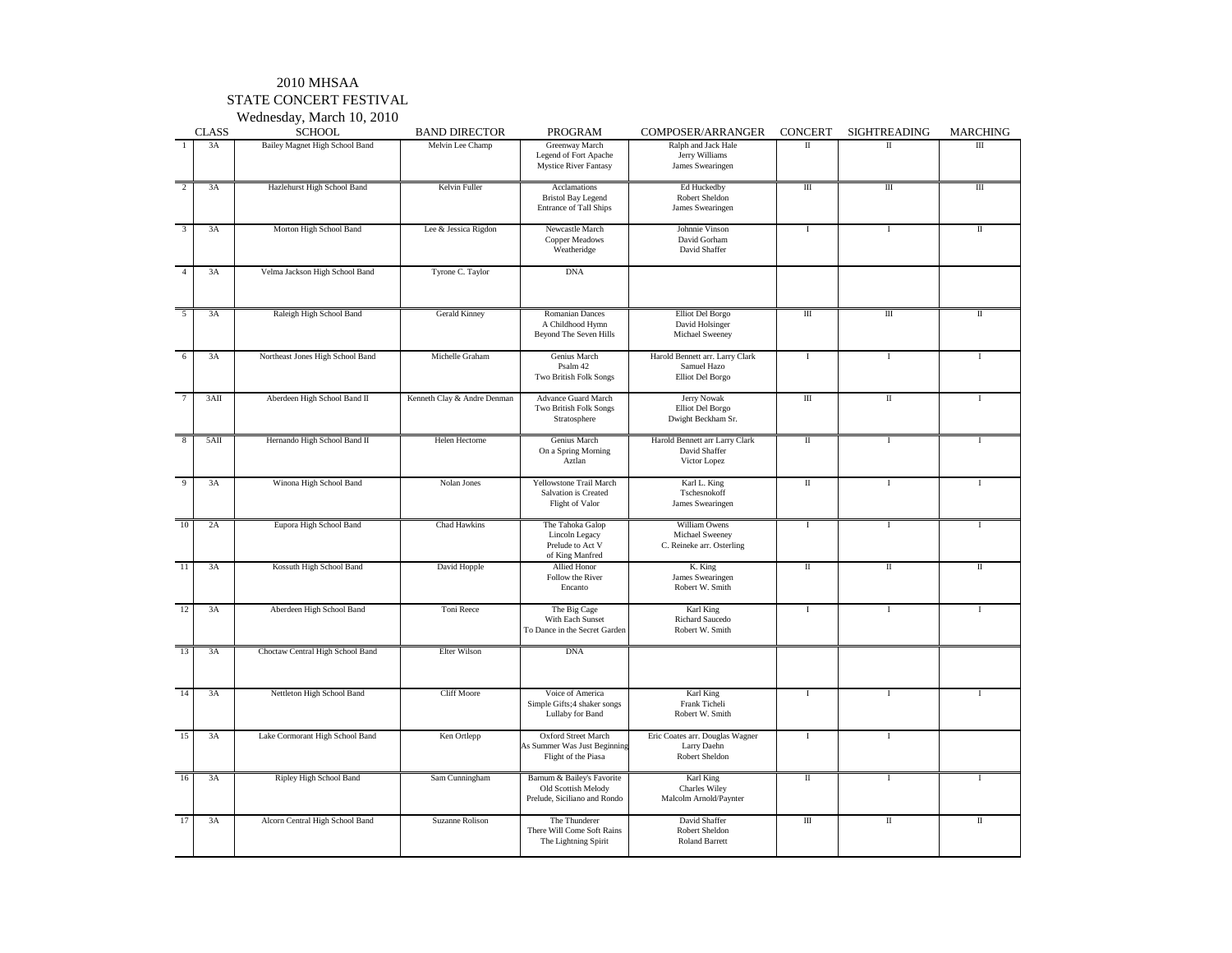#### STATE CONCERT FESTIVAL

Thursday, March 11, 2010

| <b>CLASS</b> | <b>SCHOOL</b>                                          | <b>BAND DIRECTOR</b>             | PROGRAM                                                                                     | COMPOSER/ARRANGER                                                                       | CONCERT     | SIGHTREADING | <b>MARCHING</b> |
|--------------|--------------------------------------------------------|----------------------------------|---------------------------------------------------------------------------------------------|-----------------------------------------------------------------------------------------|-------------|--------------|-----------------|
| 3A           | St. Andrews High School Band                           | Dr. Dennis Cranford              | Ice Breaker March<br>My Shepherd Will Supply My Need<br>Among the Clouds                    | James Hosay<br>Dennis Cranford<br><b>Brian Balmages</b>                                 | $\mathbf I$ |              |                 |
| 3A           | Seminary High School Band                              | Debra Martin                     | Go Galop<br>Air for Band<br>Zeal                                                            | Henry Filmore<br>Frank Erickson<br>Rob Grice                                            | Ш           | Ш            | П               |
| 3A           | SE Lauderdale High School Band                         | <b>Scott Kratzer</b>             | Under the Double Eagle<br>Festive Music For Band<br>In the Shining of the Stars             | J.F. Wagner<br>Elliot Del Borgo<br>Robert Sheldon                                       | $\rm II$    | $\rm II$     | 1               |
| 5A           | Brookhaven High School Band                            | Clay Whittington                 | Liadov Fanfare<br>Ave Maria<br>Farandole                                                    | <b>Brian Beck</b><br>Franz Bieble/ arr Robert Cameron<br>Georges Bizet/ arr. Jay Bocook | $\mathbf I$ | $\mathbf{I}$ | T               |
| 5A           | McComb High School Band                                | Kimble Funchess                  | Mooreside March<br>A Childhood Hymn<br>Crossgate                                            | Gustov Holst/ arr. A. Shabazz<br>David Holsinger<br>James Barnes                        | $\rm{II}$   | $\rm III$    | $\mathbf I$     |
| 5A           | Wayne Co. High School Band                             | Andy Pierce                      | The Corcoran Cadets<br><b>Rhythm Dance</b><br>Let Us Break Bread Together                   | John Phillip Sousa<br>Richard Saucedo<br>Root                                           | $\rm I$     | $\rm I$      | $\mathbf I$     |
| 5A           | Clarksdale High School Band                            | <b>Reginald Ellis</b>            | Semper Fidelis<br>Ft. Canterbury March<br>On a Hymnsong of Phillip Bliss                    | J.P. Sousa/ arr. Calvin Custer<br>David Holsinger<br>David Holsinger                    | Ш           | IV           | П               |
| 3A           | Belmont High School Band                               | Ronny Griffin                    | Pacifica<br>Romanza<br>Quintus                                                              | Naoya Wade<br>Ralph Ford<br>Larry Clark                                                 | $\rm II$    | $\;$ II      | $\rm II$        |
| 3A           | South Pontotoc High School Band                        | Eric Holloway & Rebekah Hamilton | Newcastle March<br>Amazing Grace<br>Jubilance                                               | Johnnie Vinson<br>John Edmondson<br>James Swearingen                                    | Ш           | $\rm II$     | $_{\rm II}$     |
| 5AII         | McComb High School Band II                             | <b>Kimble Funchess</b>           | <b>DNA</b><br><b>DNA</b><br><b>DNA</b>                                                      | <b>DNA</b><br><b>DNA</b><br><b>DNA</b>                                                  | <b>DNA</b>  | <b>DNA</b>   | <b>DNA</b>      |
| 5AII         | Saltillo High School Band II                           | Robin Hill                       | Early English Suite Mvt. 1&2<br><b>Crystal Medallion Overture</b><br><b>Awakening Hills</b> | W. Duncombe<br>Ed Huckeby<br>Richard Saucedo                                            | Ш           | $\rm II$     |                 |
| 5A           | Oxford High School Band<br><b>SWEEPSTAKES WINNER</b>   | Matt Rowan                       | <b>British Eighth</b><br>Lux Aurumque<br><b>Light Calvary Overture</b>                      | Zo Elliot/ arr. Luckbardt<br>Eric Whitacre<br>Von Suppe/ arr. Fillmore                  | $\bf{I}$    | Ι.           | Т               |
| 5A           | Pearl River Central High School Band                   | Cornelius Young                  | Lexington March<br>Kaylen's Dreaming<br>Sunchasers                                          | King/ arr. James Swearingen<br>David Holsinger<br><b>Roland Barrett</b>                 | Ш           | $\rm III$    | $\rm III$       |
| 5A           | New Hope High School Band                              | <b>Tracy Blaylock</b>            | Saint Mihiel March<br>In His Grace<br>Declaration, Ballade, and Finale                      | Karl King<br><b>Ayatey Shabazz</b><br>Ed Huckeby                                        | $\bf{I}$    | $\bf{I}$     | T               |
| 5A           | Saltillo High School Band<br><b>SWEEPSTAKES WINNER</b> | Bruce White & Robin Hill         | Allegro Barbaro<br>The Willows of Winter<br>Spirals of Light                                | Bartok/ arr. Tom Wallace<br><b>B.J. Brooks</b><br>Sean O'Loughlin                       | $\mathbf I$ | $\mathbf I$  | $\mathbf{I}$    |
| 5A           | Hernando High School Band<br><b>SWEEPSTAKES WINNER</b> | Mark Dickerson                   | Rough Riders<br>With Quiet Courage<br>Anthem for Winds and Percussion                       | Karl King/ arr. James Swearingen<br>Larry Daehn<br>Claude T. Smith                      | $\rm I$     | $\mathbf I$  | $\mathbf I$     |